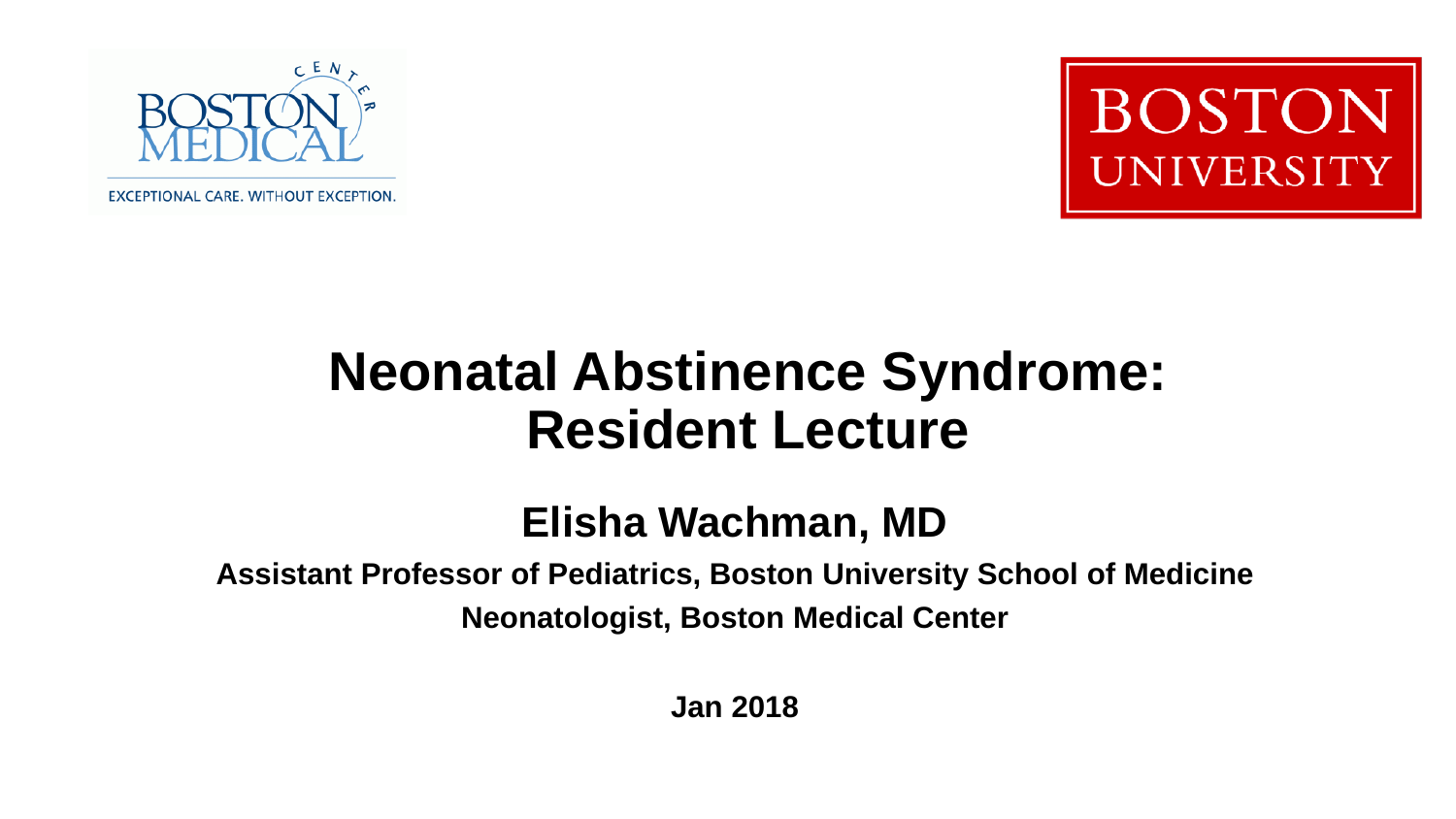

# **Background**



- **Nationally, opioid exposure during pregnancy affects 5.6 infants per 1,000 births, and 18 per 1000 in Massachusetts** *(MA NeoQIC NAS Project)*
- **Neonatal Abstinence Syndrome (NAS) affects 60-80% of infants exposed to chronic in-utero opioids**
- **Incidence has increased 5 fold in the past decade**
- **From 2004 – 2013, NICU admissions for NAS increased from 7 to 27 cases per 1000 admissions**
- **Average hospitalization: 22 days**
- **Increasing healthcare costs: \$93,000 per infant; 80% Medicaid patients**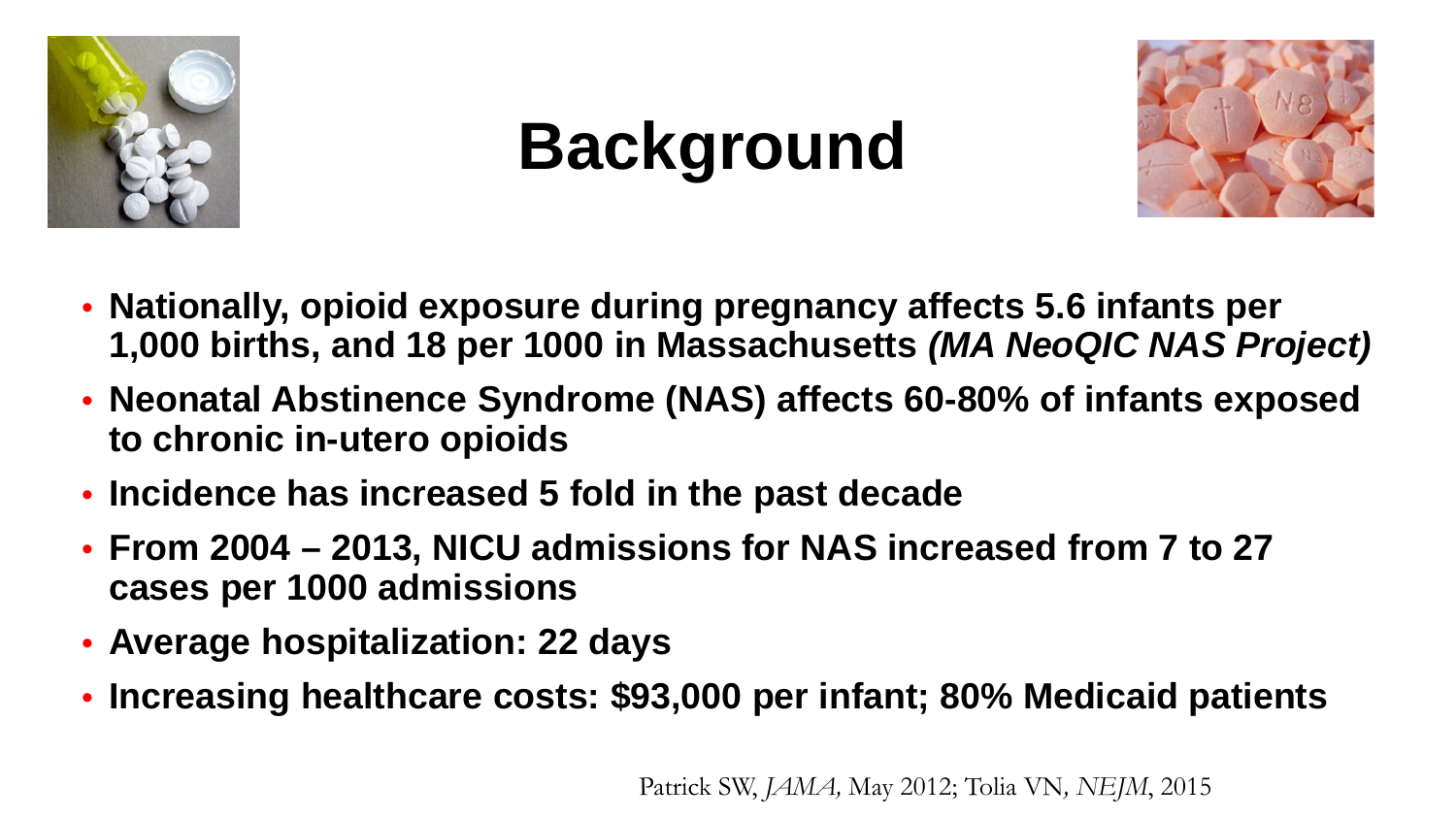0000000000

**RESEARCH ARTICLE** 

#### **Impact of Parental Presence at Infants' Bedside on Neonatal Abstinence Syndrome**

Mary Beth Howard, MD, MSc,<sup>a</sup> Davida M. Schiff, MD,<sup>b</sup> Nicole Penwill, BA,<sup>c</sup> Wendy Si, MD,<sup>c</sup> Anjali Rai, MD,<sup>c</sup> Tahlia Wolfgang, MPH,<sup>d</sup> James M. Moses, MD, MPH,<sup>b</sup> Elisha M. Wachman. MD<sup>t</sup>

- **N=86 treated infants 2015-2016**
- **Document parental presence in EPIC q4 hrs**
- **Average parental presence 54.4%**
- **Barriers to being at the bedside**
- **Maximum parental presence was associated with a 9 day shorter LOS, 8 fewer days of infant opioid therapy, and low Finnegan scores**
- **Independent of breastfeeding and co-variates**

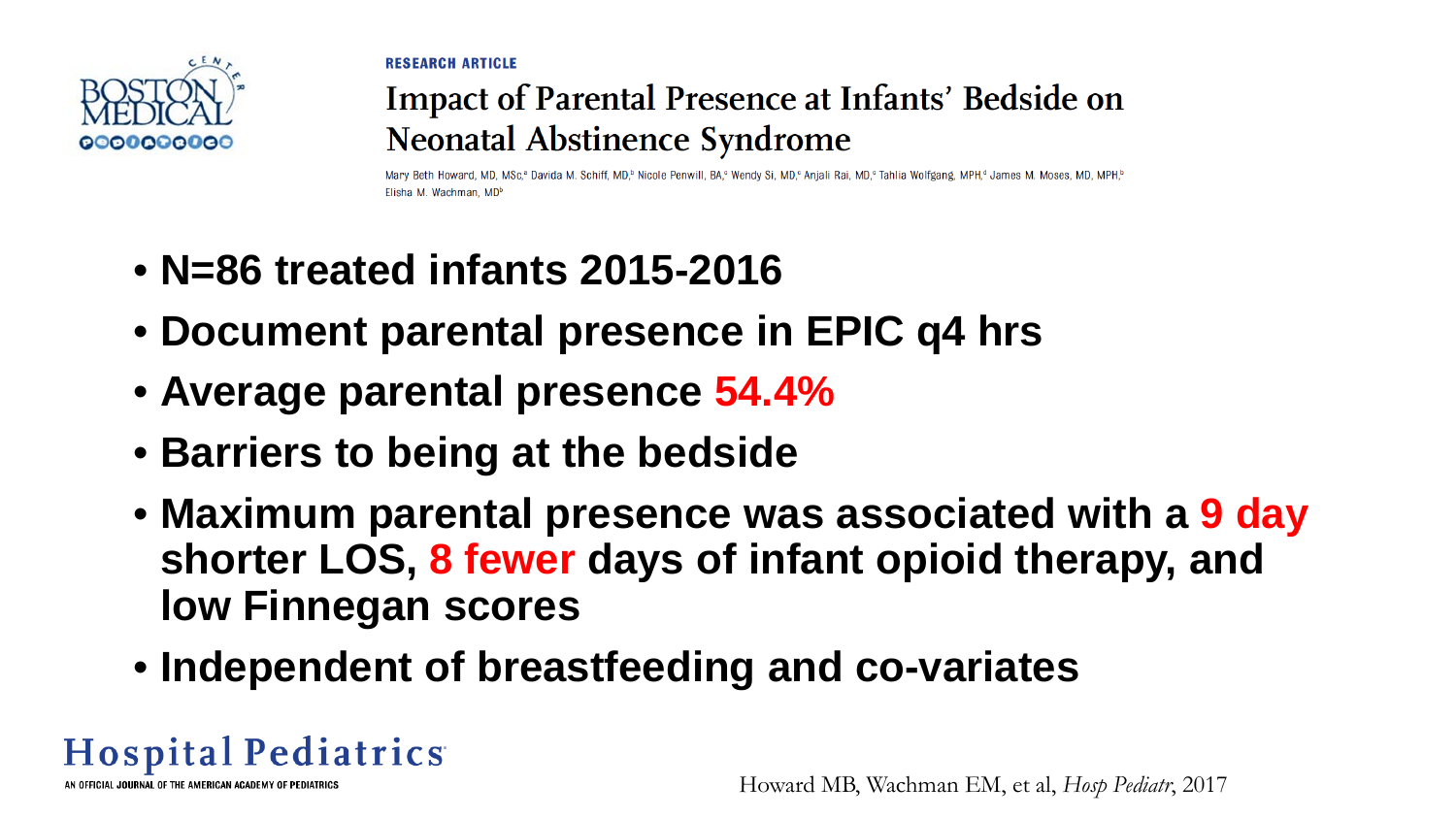# **Changes in NAS CARE 2016-2017**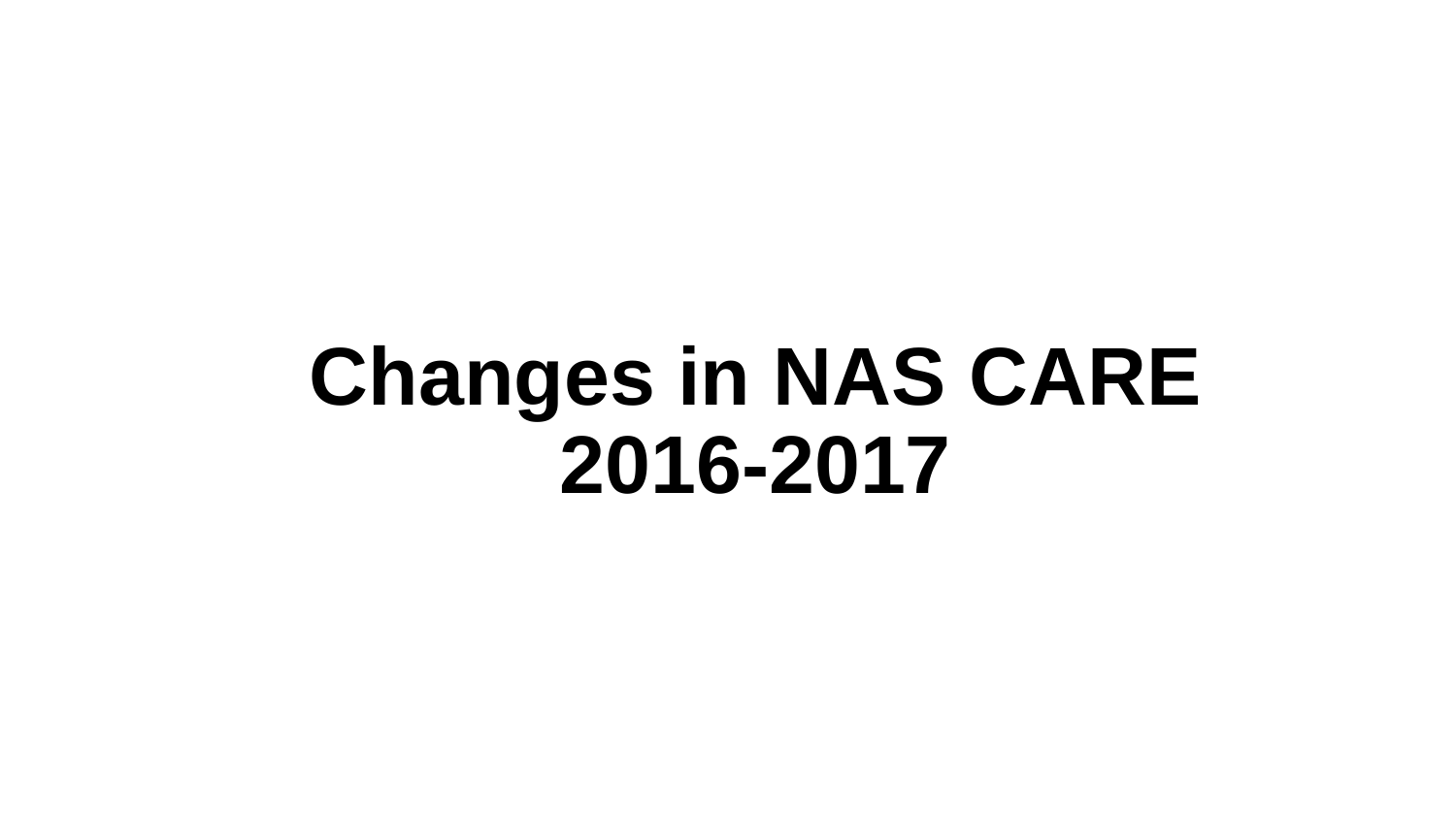## **Finnegan Scale**

| <b>Central Nervous System Disturbances</b>                                                                | <b>Metabolic, Vasomotor, and Respiratory</b><br><b>Disturbance</b>               | <b>Gastrointestinal</b><br><b>Disturbance</b>  |
|-----------------------------------------------------------------------------------------------------------|----------------------------------------------------------------------------------|------------------------------------------------|
| Excessive High Pitched Crying - 2<br>Continuous High Pitched Crying - 3                                   | Sweating $-1$                                                                    | Excessive Sucking $-1$                         |
| Sleep < $1$ Hr After Feeding $-3$<br>Sleep < $2$ Hr After Feeding $-2$<br>Sleep < 3 Hr After Feeding $-1$ | Fever < 101 (37.2 - 38.3 C) - 1<br>Fever $> 101$ (38.4 C) – 2                    | Poor feeding $-2$                              |
| Hyperactive Moro Reflex $-2$<br>Markedly Hyperactive Moro Reflex $-3$                                     | Frequent Yawning $(>3) - 1$                                                      | Regurgitation $-2$<br>Projective Vomiting $-3$ |
| Mild Tremors Disturbed $-1$<br>Mod – Severe Tremors Disturbed – 2                                         | Mottling $-1$                                                                    | Loose Stools $-2$<br>Watery Stools $-3$        |
| Mild Tremors Undisturbed $-3$<br>Mod - Severe Tremors Undisturbed -<br>$\overline{4}$                     | Nasal Stuffiness $-1$                                                            |                                                |
| Increased Muscle Tone - 2                                                                                 | Sneezing $(>3) - 1$                                                              |                                                |
| Excoriation $-1$                                                                                          | Nasal Flaring $-2$                                                               |                                                |
| Myoclonic Jerk $-3$                                                                                       | Respiratory Rate ( $>60$ ) - 1<br>Respiratory Rate ( $>60$ with Retractions) – 2 |                                                |
| Seizures $-5$                                                                                             |                                                                                  |                                                |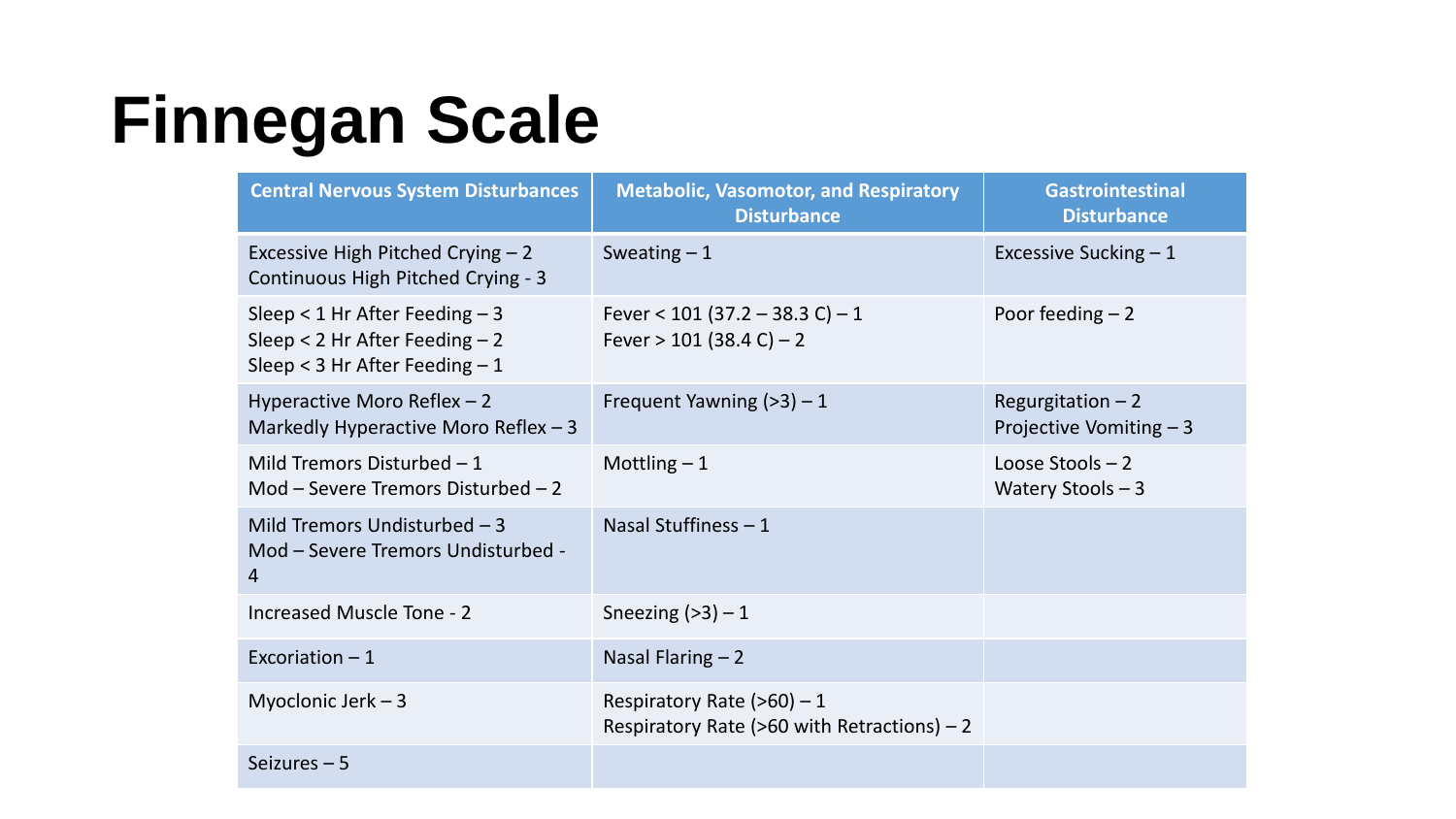# **The Old Way**

- **Baseline: 82% Rx meds, 30% 2 meds, LOS 18 days**
- **Old algorithm:** 
	- **Original Finnegan scale**
	- **Two 8s or one 12**
	- **Morphine (0.3-0.9mg/kg/day) -> Clonidine / Phenobarbital**
- **Morphine vs Methadone**
- **Finnegan scale: Validated? Why "8"?**
- **Function-based NAS assessments**

Finnegan LP, 1974; Holmes AV, *Pediatrics*, 2016; Grossman M, *Hosp Pediatr*, 2017; Grossman M, *Pediatrics*, 2017; Jones HE, *Am J Addict*, 2016; Brown MS, J Perinatol, 2015; Hall ES, *Pediatrics*, 2015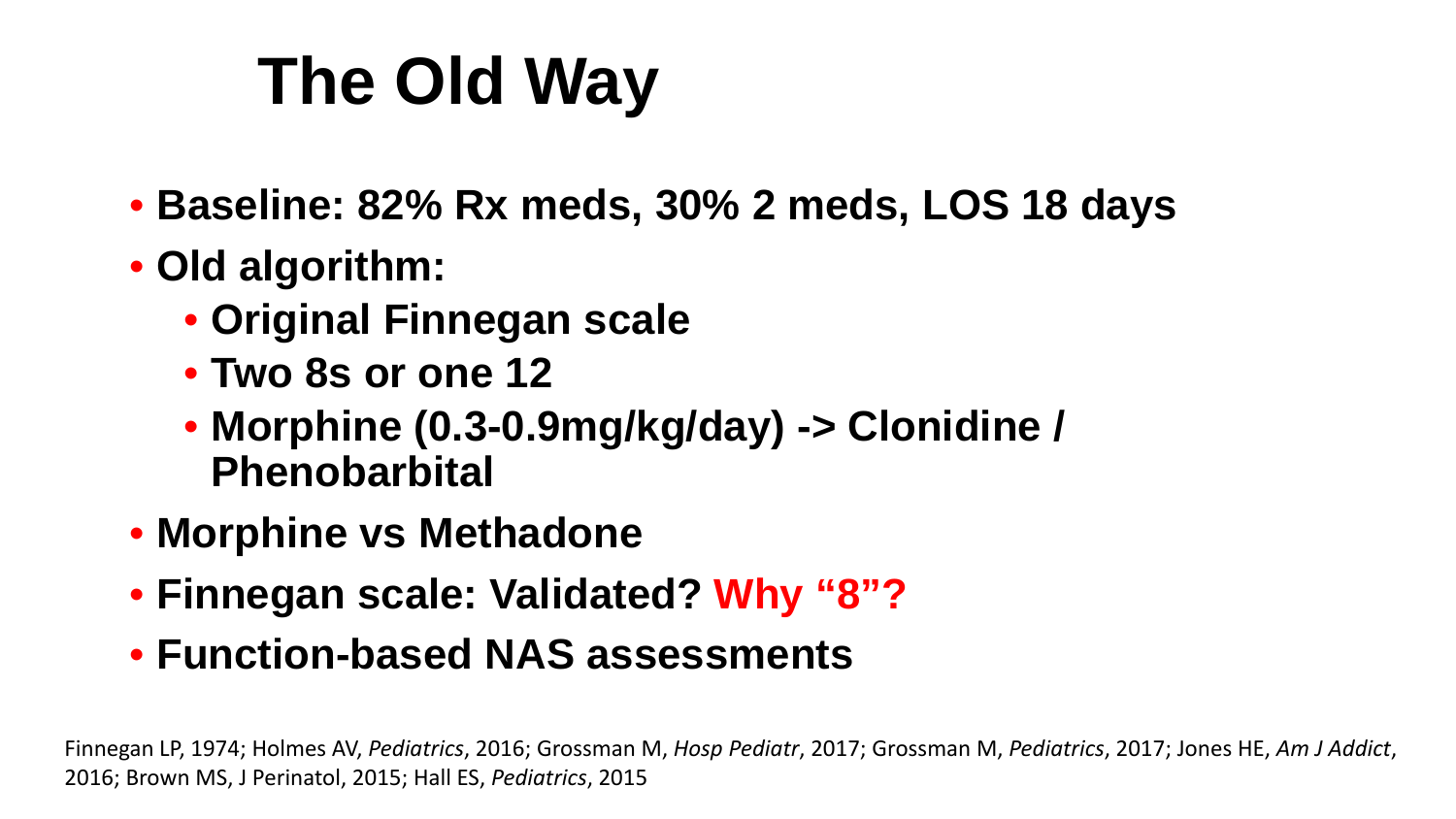# **What is a baby's job?**

• **Eat**

• **Sleep** 

• **Console** 

- **Withdrawal from in-utero exposure is a self-limited process**
- **Finnegan score cut-off is 8 was never validated**
- **Iatrogenic withdrawal**
- **Non-Pharmacologic care is FIRST line treatment for NAS, before medication is considered**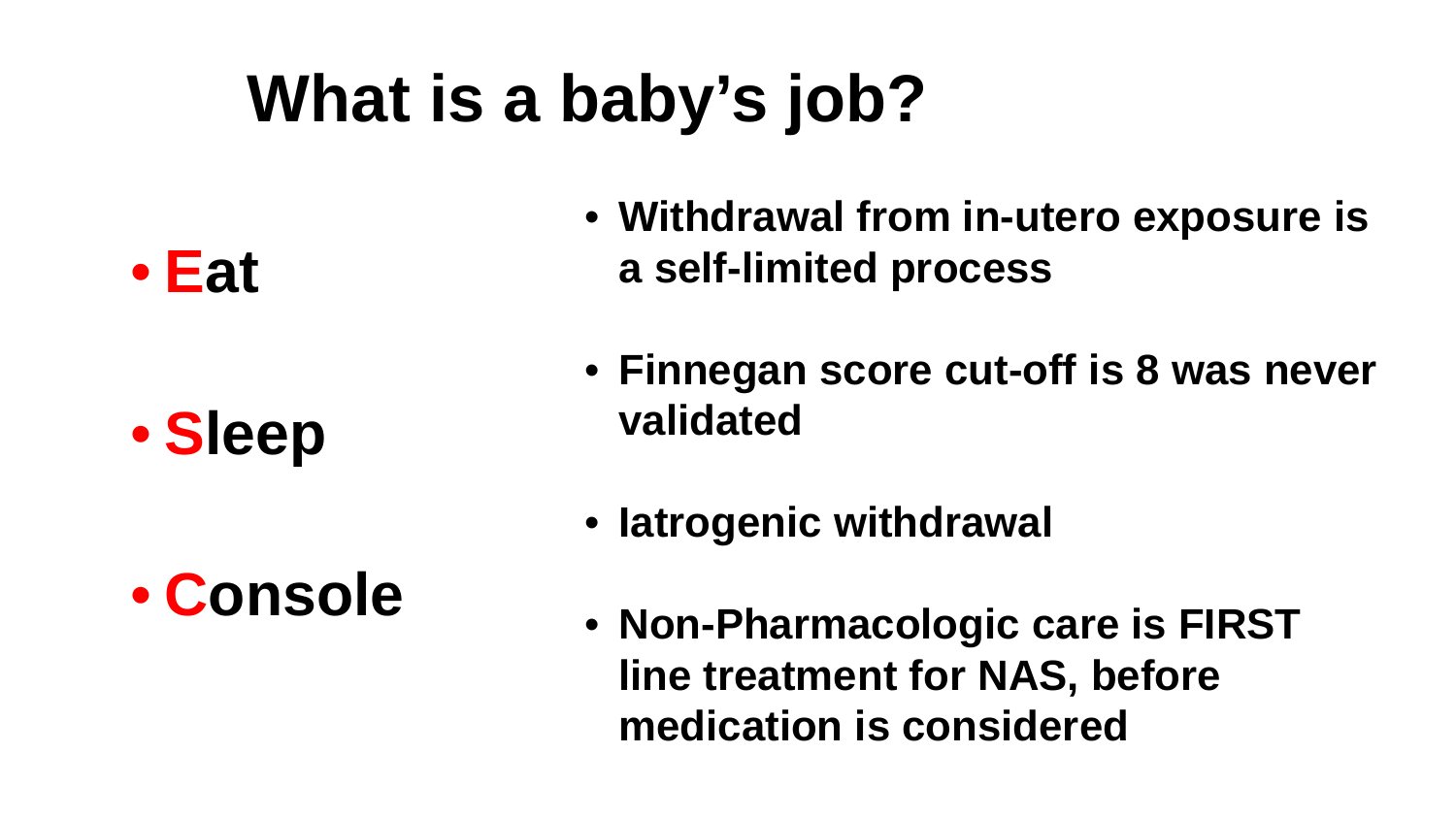## **Yale NAS QI Project**

YALE-NEW HAVEN HOSPITAL



Figure 2: Charts A (LOS) and B (Cost) are XmR statistical process control charts (SPC) where each dot represents a patient exposed to methadone prenatally. Chart C (Treated with morphine) is a p-chart where each dot represents 10 patients exposed to methadone prenatally. The centerline for Charts A and B shifted downward (8 consecutive points below the mean) in March 2010, January 2012 and May 2015. Chart A also shifted downward in June 2014. Centerline for Chart C shifted in March 2010 and January 2014.

Grossman M, et al, Grossman M, et al, *Pediatrics Pediatrics*, June 2017 , 2017, *in press*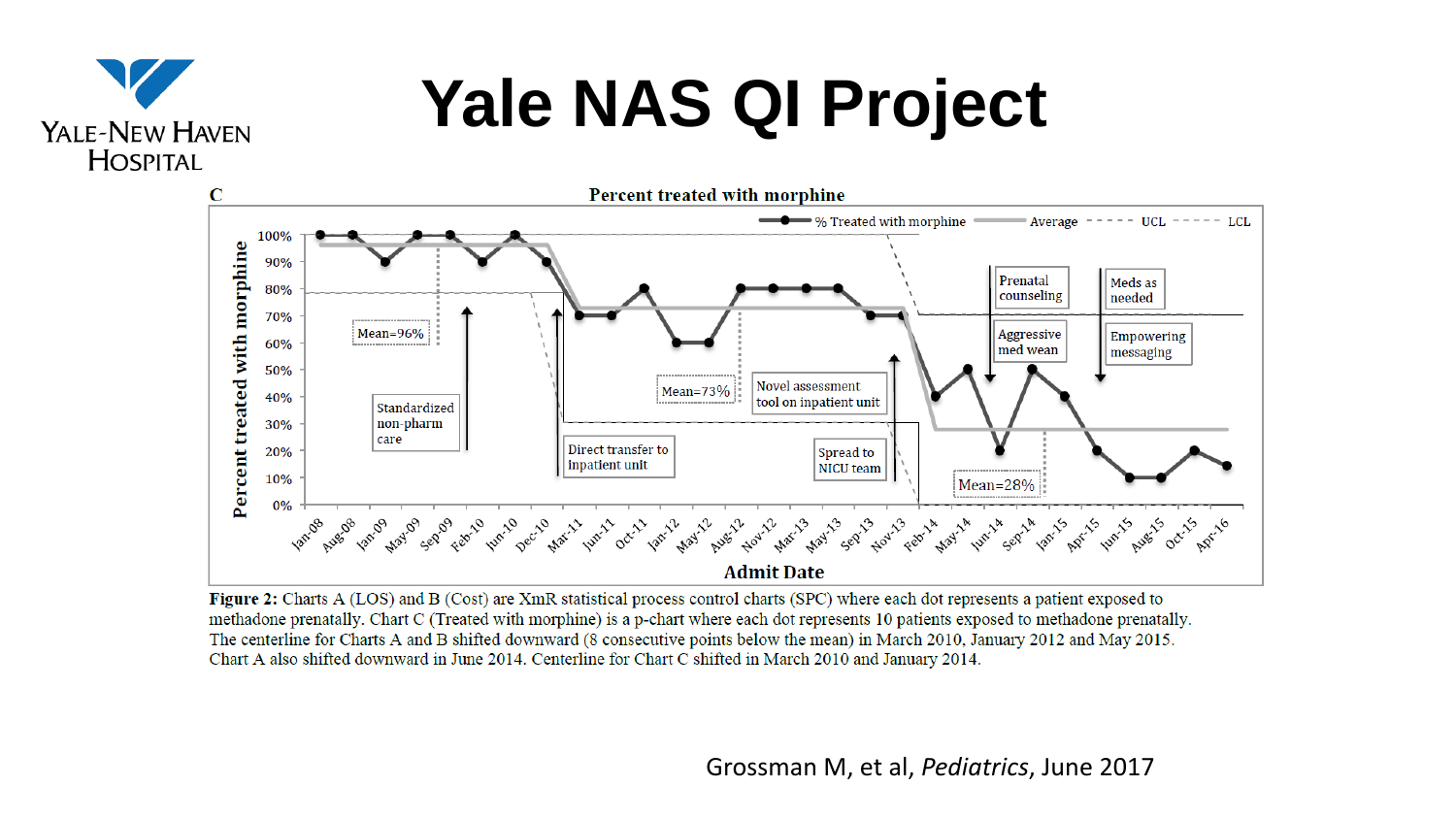### **PDSA Cycles**



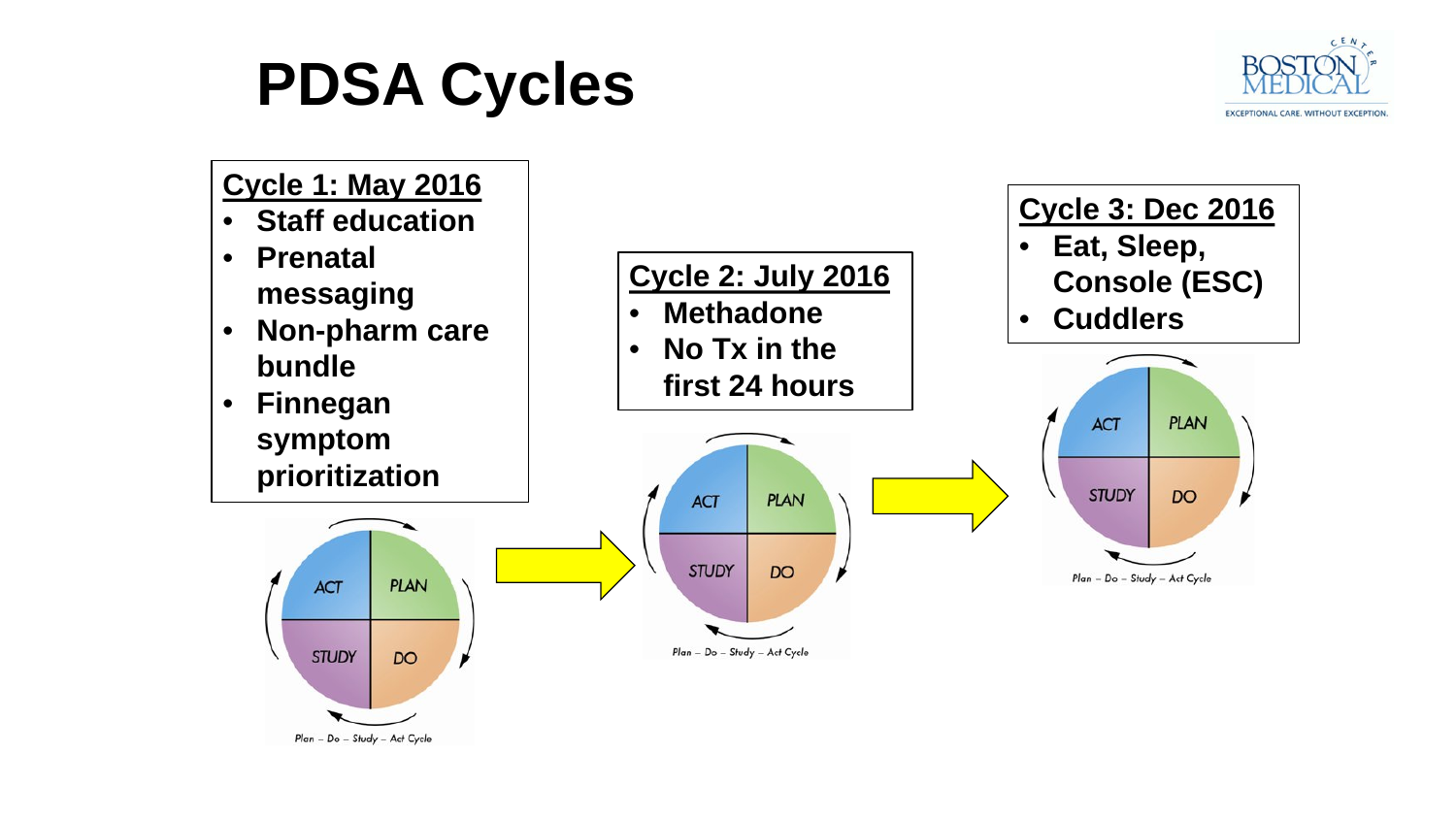## **PDSA 1: Bundle of Care**



#### Be with your baby: You are part of your infants treatment!

- 1. Skin-to-skin: Hold your baby skin-to-skin as much as possible. The whole family can join in the fun. Be careful though - if you are feeling sleepy, place your baby in the bassinette.
- 2. Feed on Demand: If you can, feed your baby breast milk and feed on demand. This means don't watch the clock; watch the baby for feeding cues.
- 3. Calming Techniques:
	- Swaddle: Tightly wrap your baby to help  $\bullet$ soothe them. Ask your nurses to show you!
	- Pacifiers: non-nutritive sucking
	- Shooshing
	- Slow, rhythmic up & down movements
- 4. Quiet room: keep the noise level as low as possible by limiting visitors, asking your adults friends and hospital staff to speak softly. keeping the TV volume low, talking on the phone quietly
- Dim the lighting in your room. 5.
- 6. Cluster care ask your providers to group things together that need to be done to limit the interruptions to your baby.
- 7. Medications Half of babies require medication to help with their withdrawal, to allow them to sleep, eat, and be comfortable.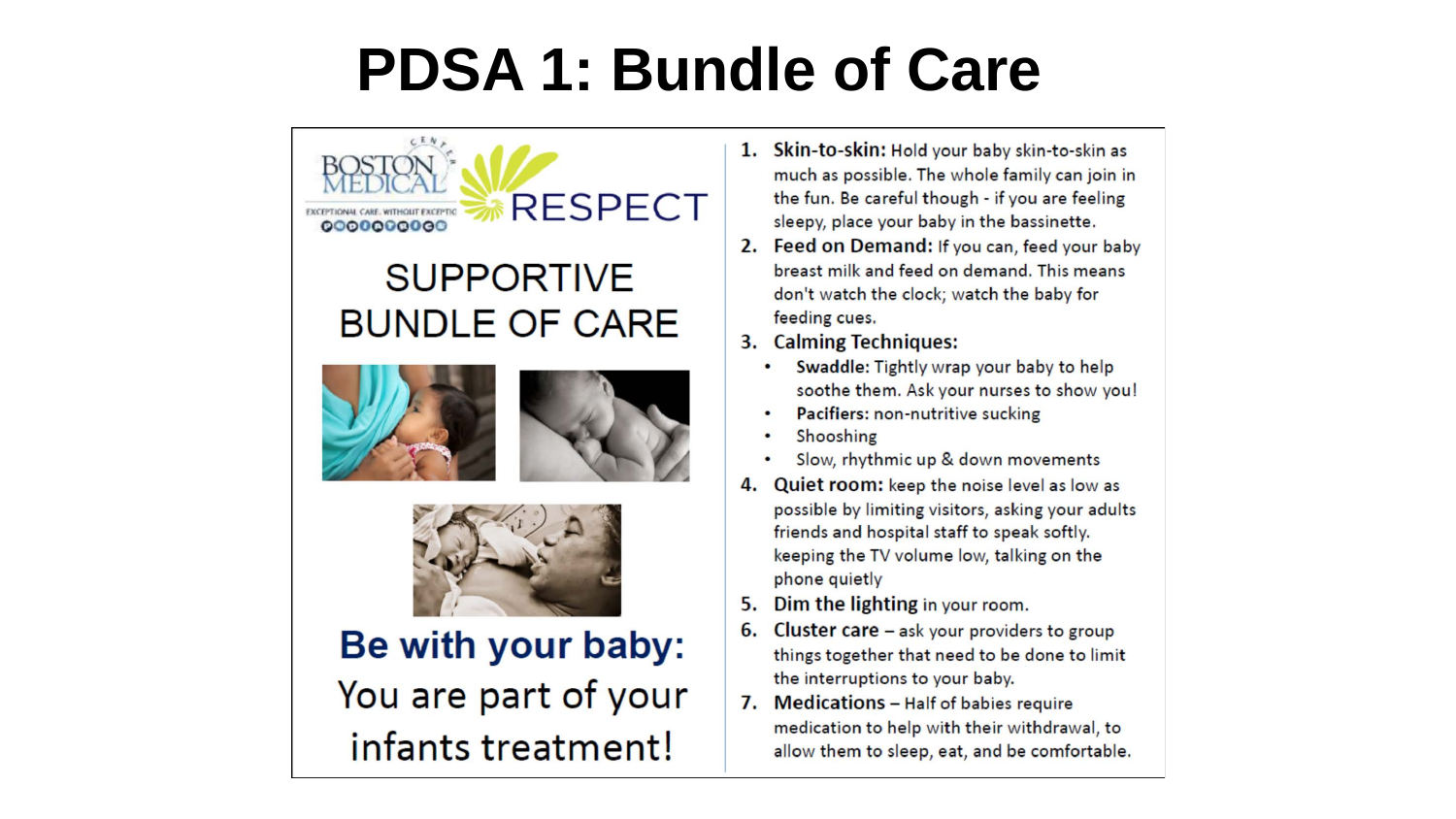## **PDSA 2: Pharmacologic Treatment**



- **No treatment in the first 24 hours of life**
- **Consider medication after a team huddle if not eating, sleeping, or consoling well, AND non-pharmacologic care optimized first**
- **Methadone dosing:** 
	- **0.2-0.8mg/kg/day divided q8 hours**
- **Weaning:** 
	- **10% max dose daily down to 20% max**
	- **Watch for 48 hours off**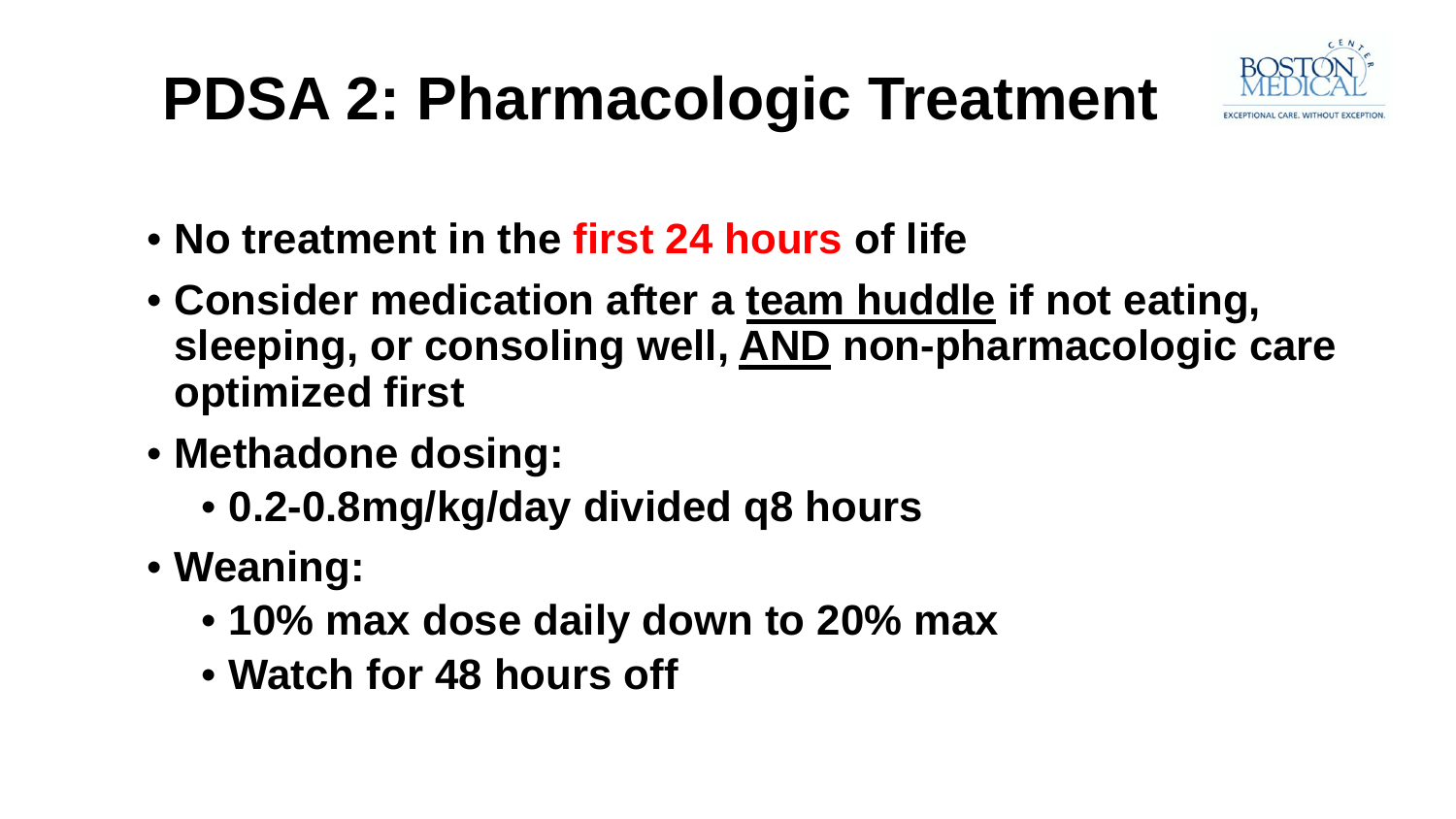

## **PSDA 3: Eat, Sleep, Console**

#### **TIME EATING Poor feeding due to NAS – Y/N SLEEPING < 1 hr after feeding due to NAS – Y/N CONSOLABILITY Please rate the infant's consolability: Soothes with little support – 1 Soothes with some support – 2 Soothes with great support – 3 Did the infant require >10 minutes to console – Y/N**





• **Yale-> Nursing flowsheet**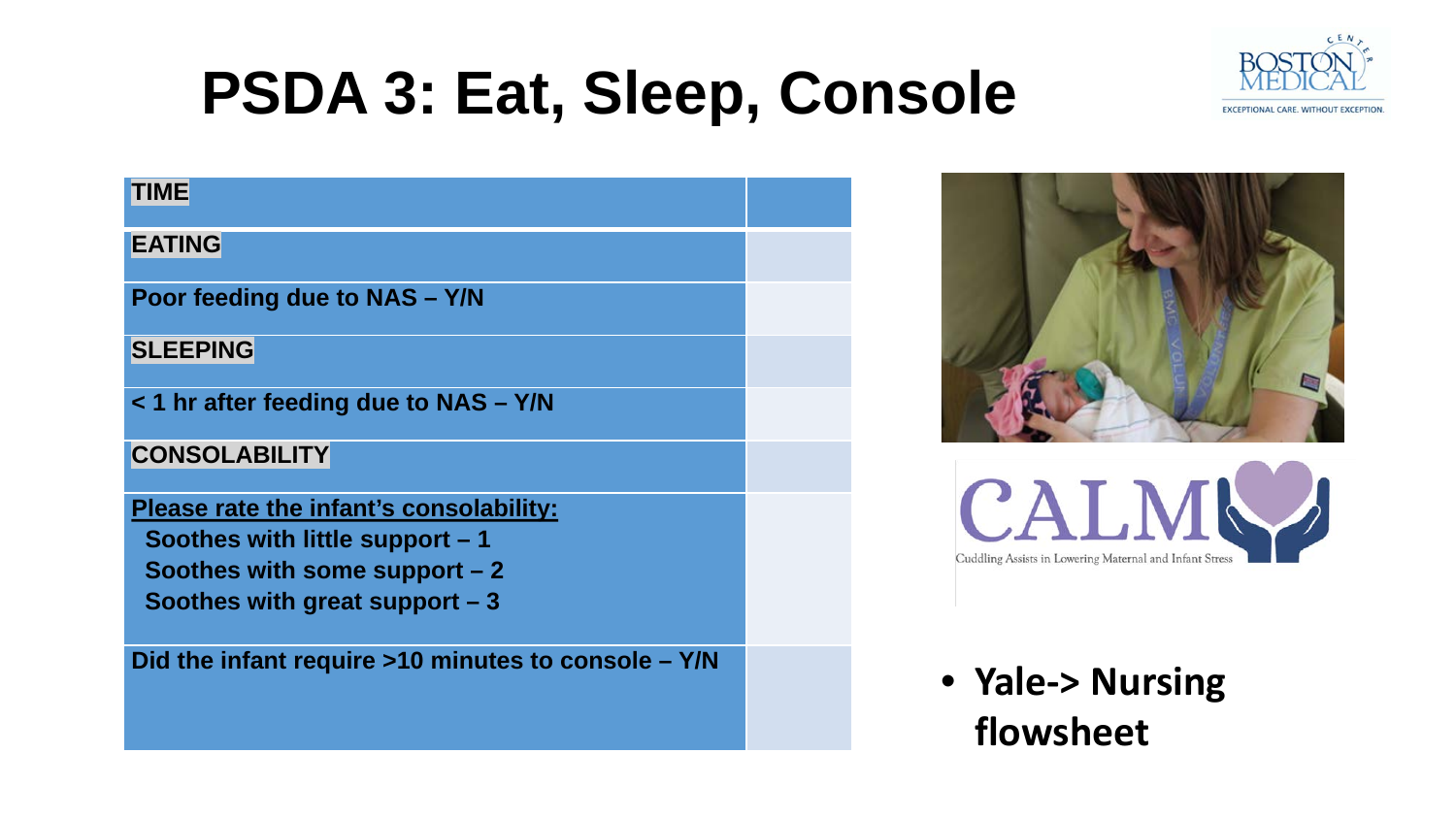## **ESC EPIC flowsheet: "NAS"**

| Mode: Accordion Expanded View All                            |                           |  | 05/05/17 1000                                                                                                                                                                   |  |  |
|--------------------------------------------------------------|---------------------------|--|---------------------------------------------------------------------------------------------------------------------------------------------------------------------------------|--|--|
| o 1m 5m 10m 15m 30m 1h 2h 4h 8h 24h Based On: 0700 Reset Now |                           |  | Poor feeding due to NAS                                                                                                                                                         |  |  |
|                                                              | <b>Admission (Current</b> |  |                                                                                                                                                                                 |  |  |
|                                                              | 5/5/17                    |  | Select Single Option: (F5)                                                                                                                                                      |  |  |
|                                                              | 1000                      |  | Yes                                                                                                                                                                             |  |  |
| Eating                                                       |                           |  | No                                                                                                                                                                              |  |  |
| Poor feeding due to NAS                                      |                           |  | Comment (F6)                                                                                                                                                                    |  |  |
| Sleeping                                                     |                           |  |                                                                                                                                                                                 |  |  |
| <1 hr after feeding due to NAS                               |                           |  | 会<br><b>Row Information</b>                                                                                                                                                     |  |  |
| Consolability                                                |                           |  | Adequate feeding depends on the GA and                                                                                                                                          |  |  |
| Infant's consolability rating                                |                           |  | postnatal age of the infant. Poor eating due to<br>NAS is defined as the baby being unable to                                                                                   |  |  |
| Unable to console within 10 minutes                          |                           |  | coordinate feeding within 10 minutes of<br>showing hunger AND/OR unable to sustain<br>feeding for 10-15 minutes at breast or 10-15<br>cc of bottle feeding due to NAS symptoms. |  |  |
| Caregiver(s) providing the consolability                     |                           |  |                                                                                                                                                                                 |  |  |
| <b>Parental Presence</b>                                     |                           |  |                                                                                                                                                                                 |  |  |
| Parental presence since last assessment                      |                           |  | Do not indicate "YES" for poor eating if this is                                                                                                                                |  |  |
| <b>Cuddler Present</b>                                       |                           |  | clearly due to non-NAS related factors such as<br>prematurity, transitional sleepiness or                                                                                       |  |  |
| <b>Cuddler present</b>                                       |                           |  | spittiness in the first 24 hours life, or inability<br>to latch due to maternal or infant anatomical                                                                            |  |  |
| <b>Team Huddle</b>                                           |                           |  | factors. If it is not clear if the poor eating is                                                                                                                               |  |  |
| Team huddle                                                  |                           |  | due to NAS, please indicate "YES" and<br>continue to monitor closely.                                                                                                           |  |  |
|                                                              |                           |  |                                                                                                                                                                                 |  |  |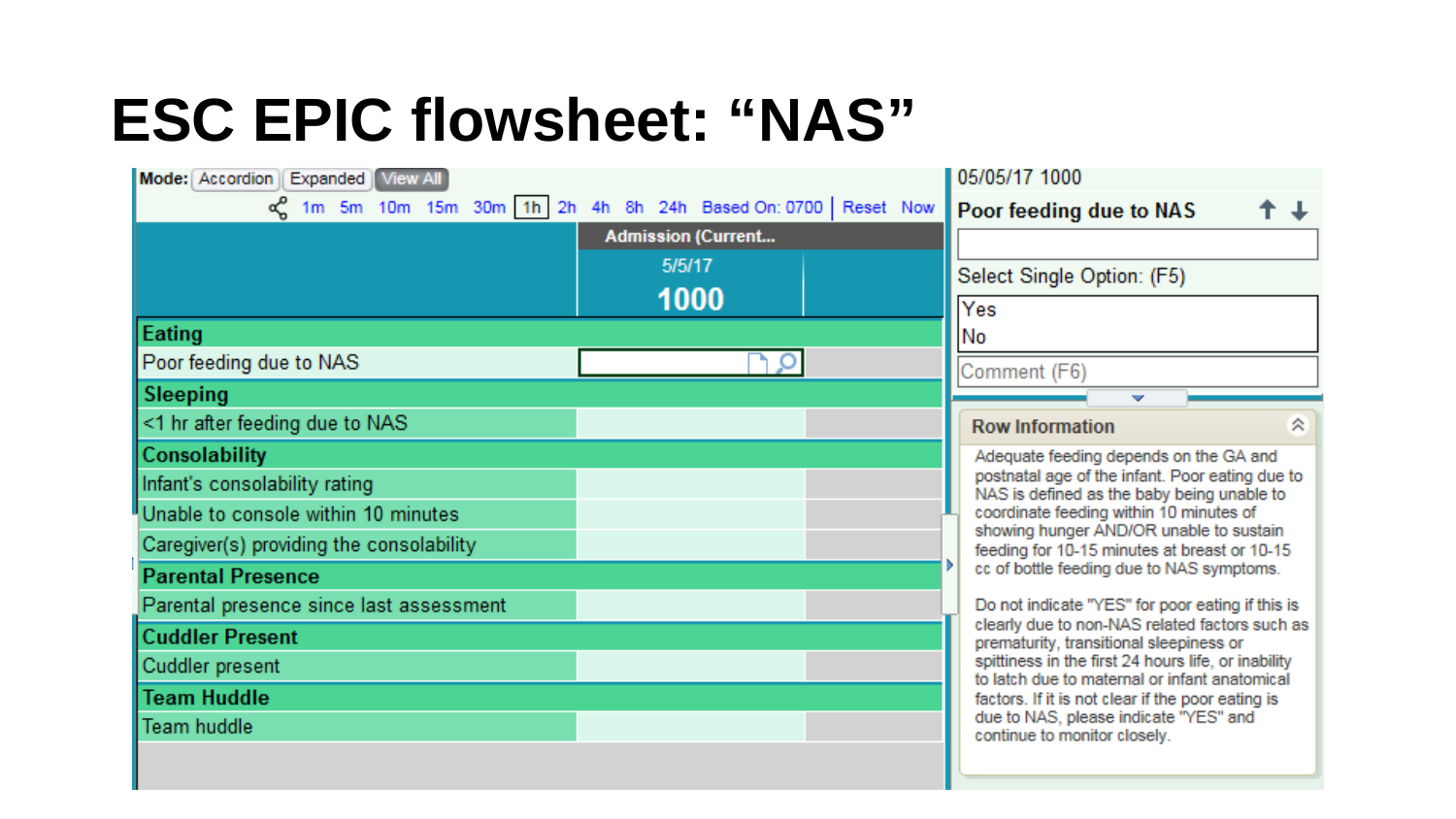### **The Huddle**

- "YES" to **ESC items** may warrant a **bedside team discussion**
- **Team members**: Resident physician or nurse practitioner, attending physician (as needed), nurse, parent
- **Things to discuss and review:** 
	- The **ESC** questions
	- Has non-pharmacologic care been optimized?
	- If non-pharmacologic care has been optimized, does the baby require medication initiation?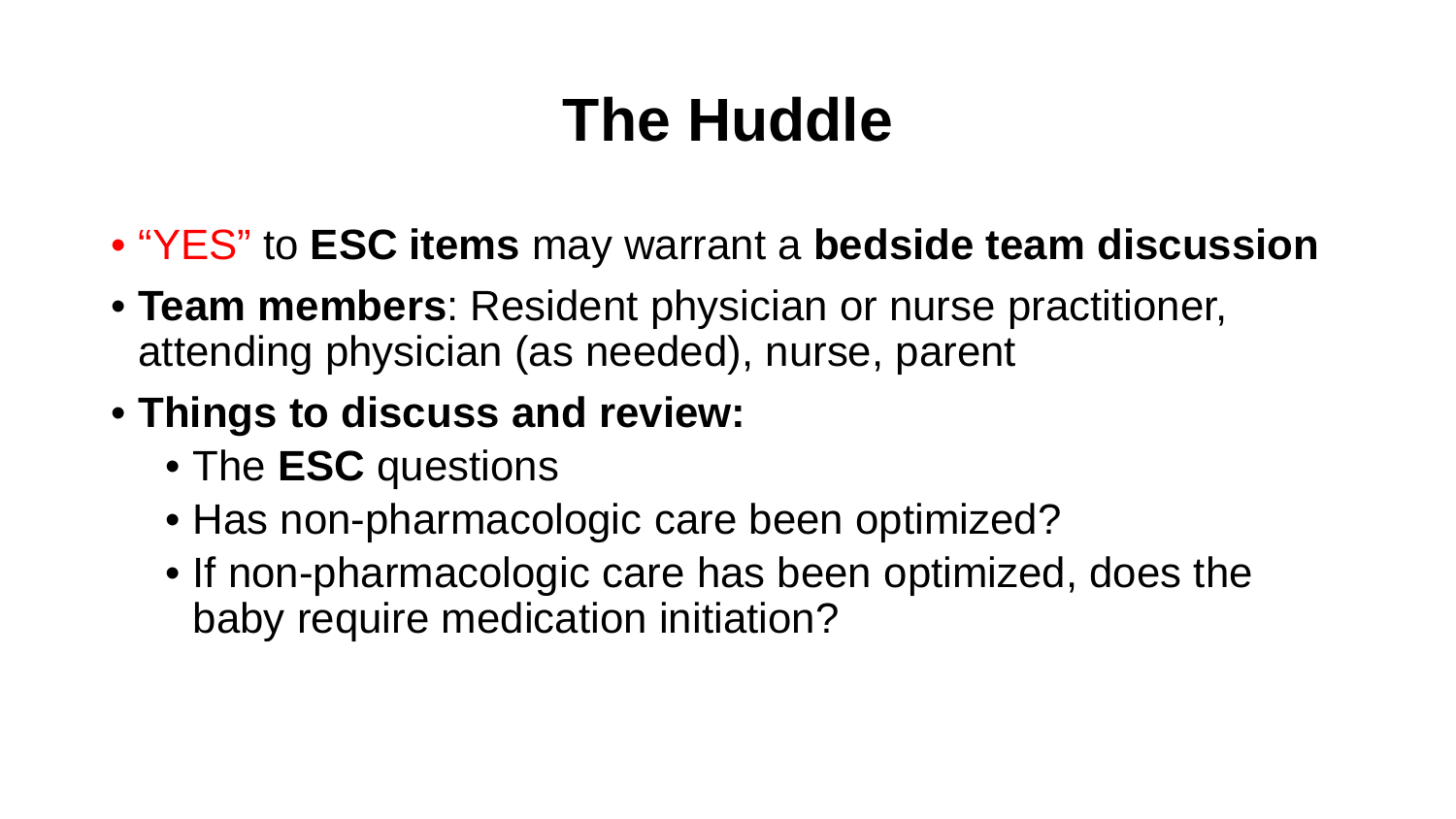#### **Percentage of infants pharmacologically treated**



**Month of admission**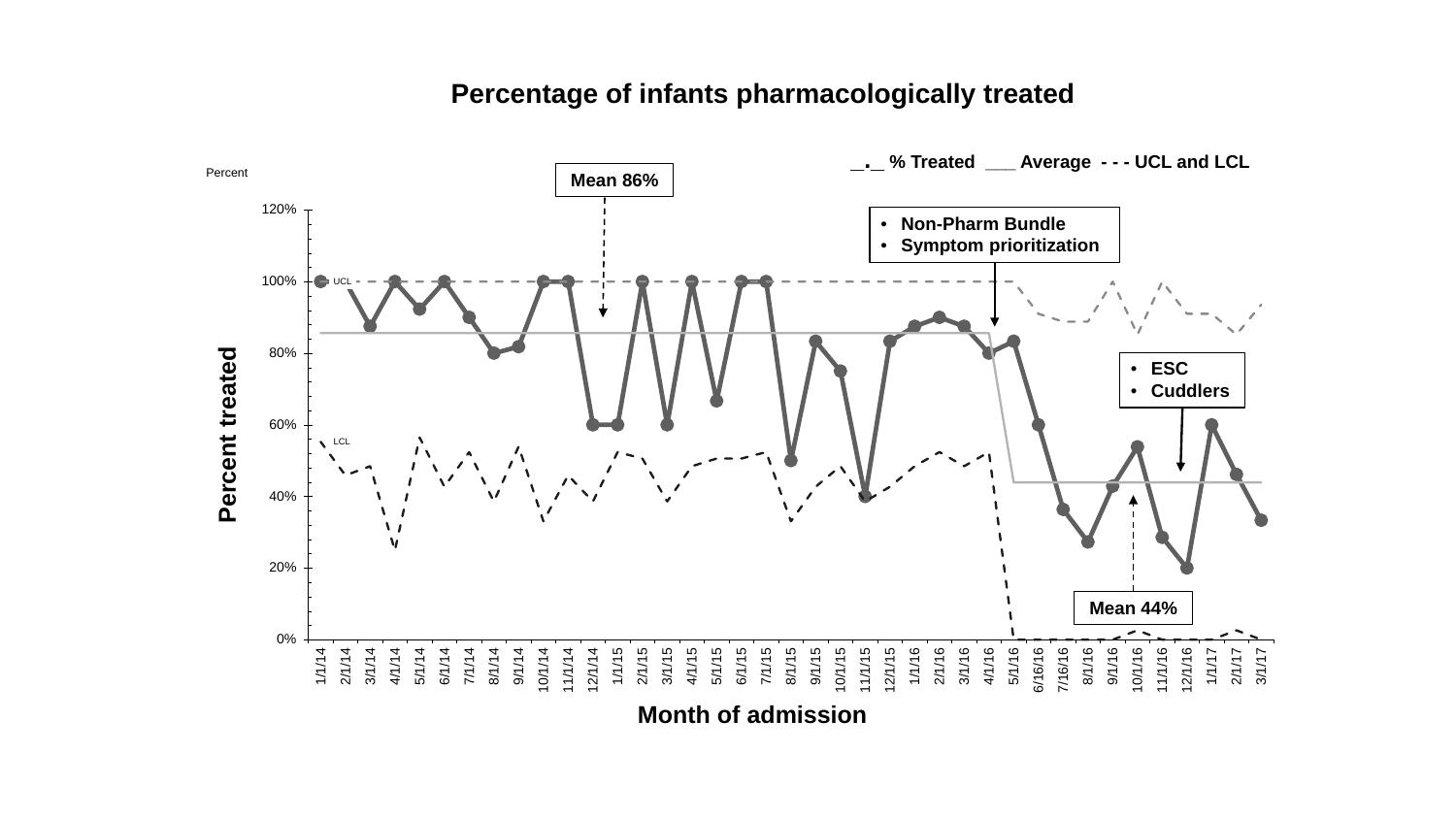#### **Percentage of treated infants who received two medications**

**\_.\_ % Two Meds \_\_\_ Average - - - UCL** 



Percent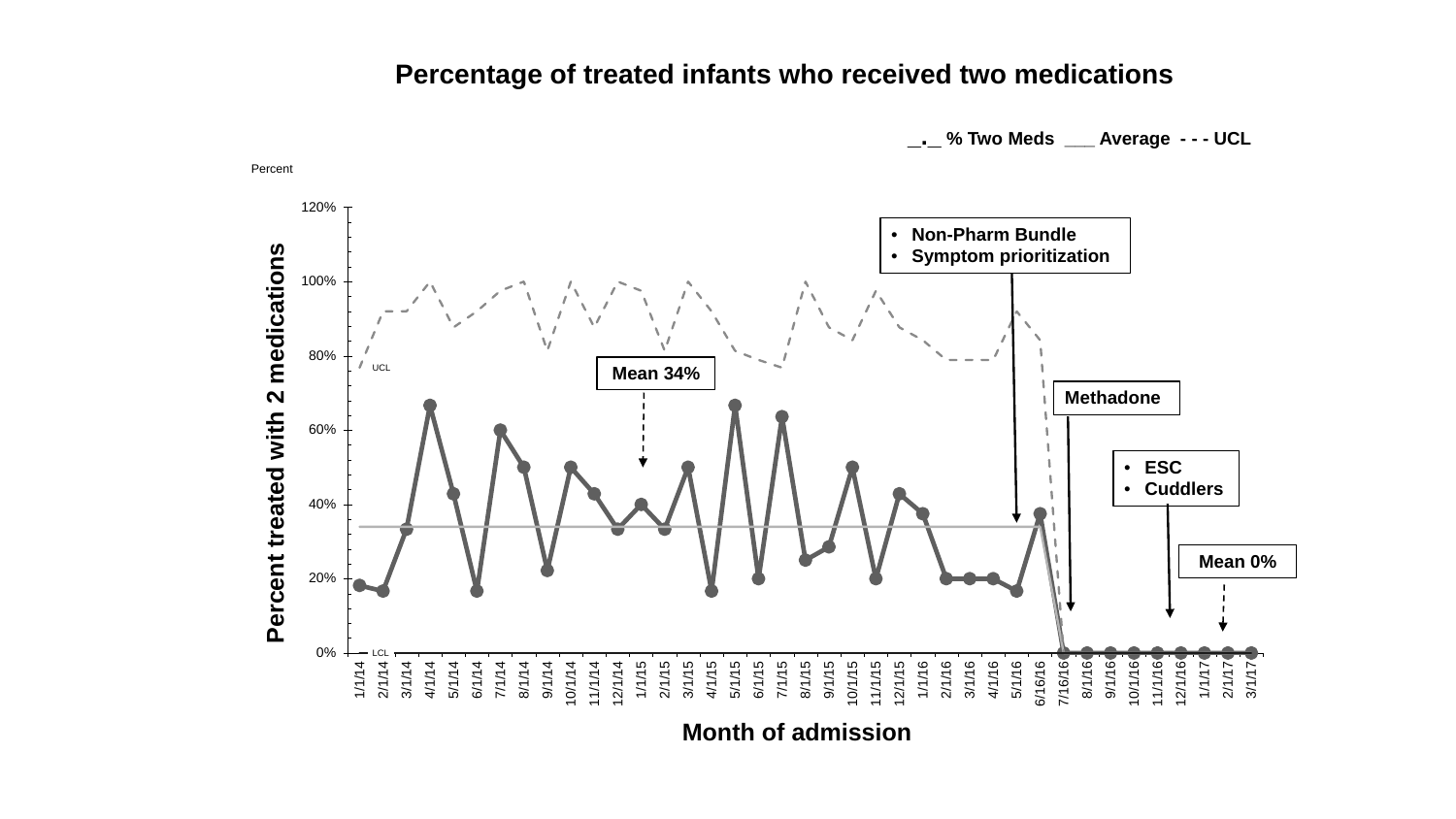#### **Length of hospital stay all opioid-exposed infants**



**Month of admission**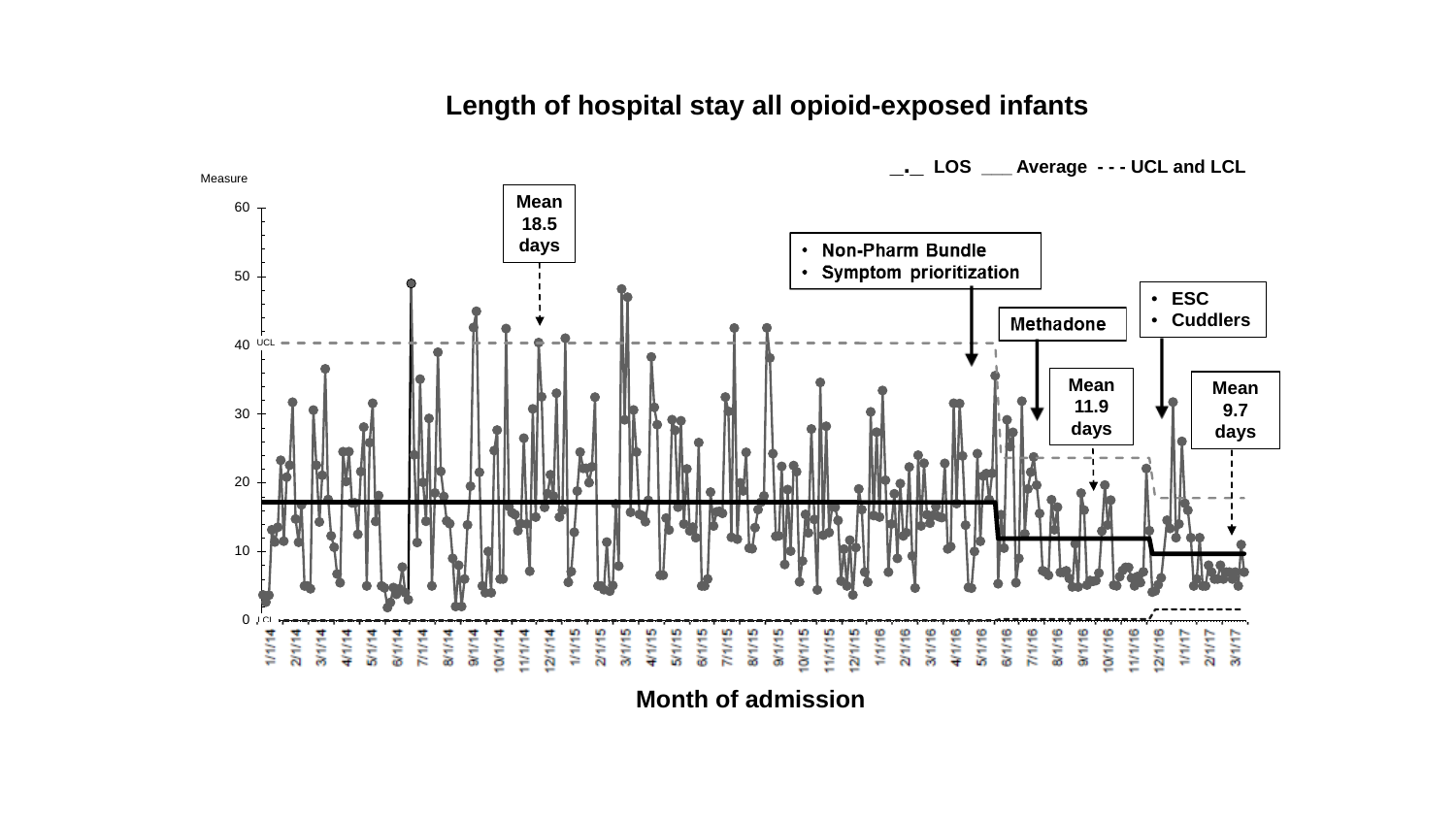#### **Percent Parental Presence**



**\_.\_ % Parental Presence \_\_\_ Average - - - UCL and LCL** 

**Month of admission**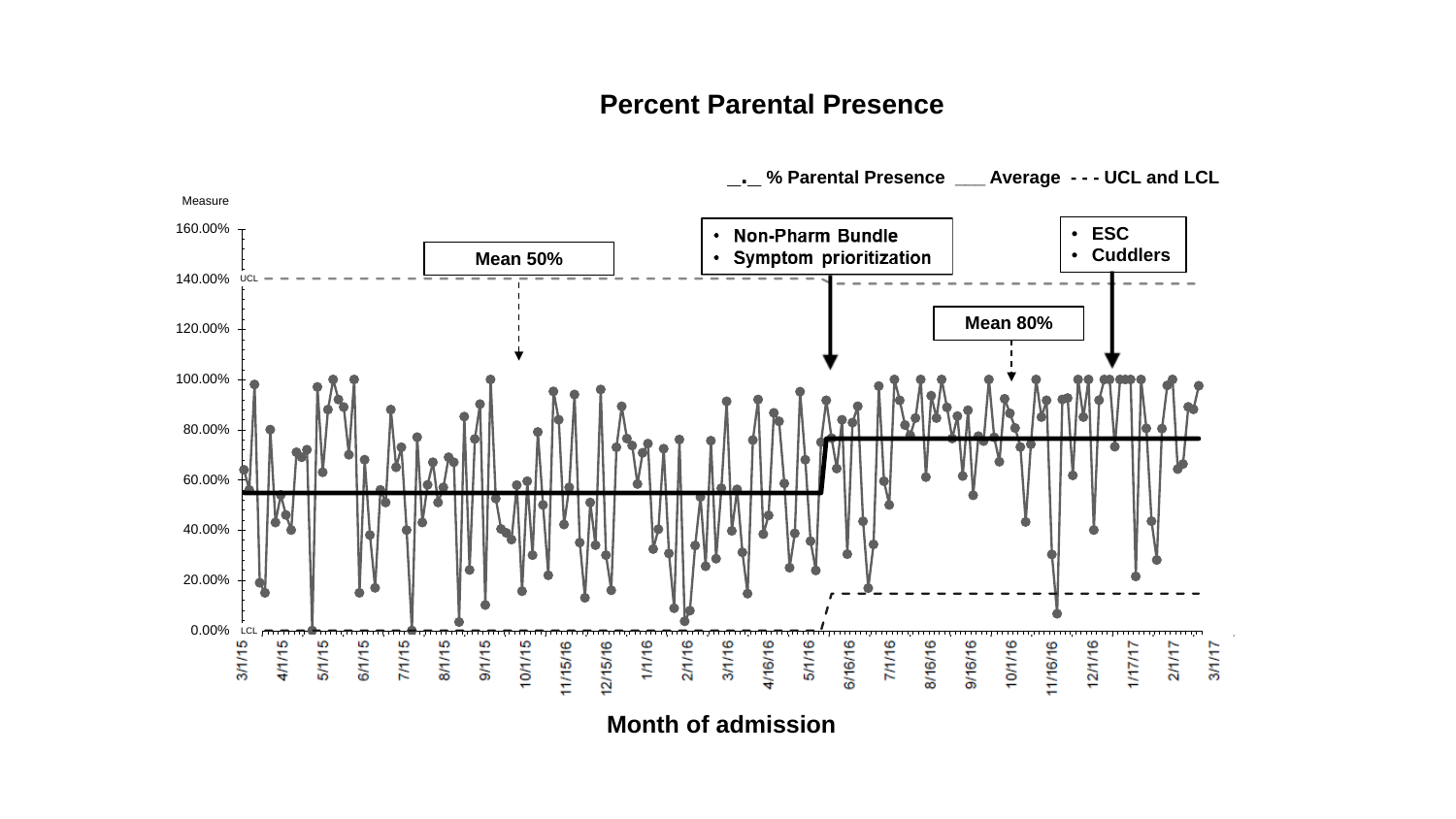## **Take Home on the new approach**

- **The parent = the primary treatment for the baby**
- **Non-pharmacologic care first**
- **Team huddle**
- **30-40% of infants will still require methadone, usually on day 3-4**
- **Watch for 5-7 days prior to discharge home** 
	- **Depends on the baby (exposures, feeding, ESC assessments)**